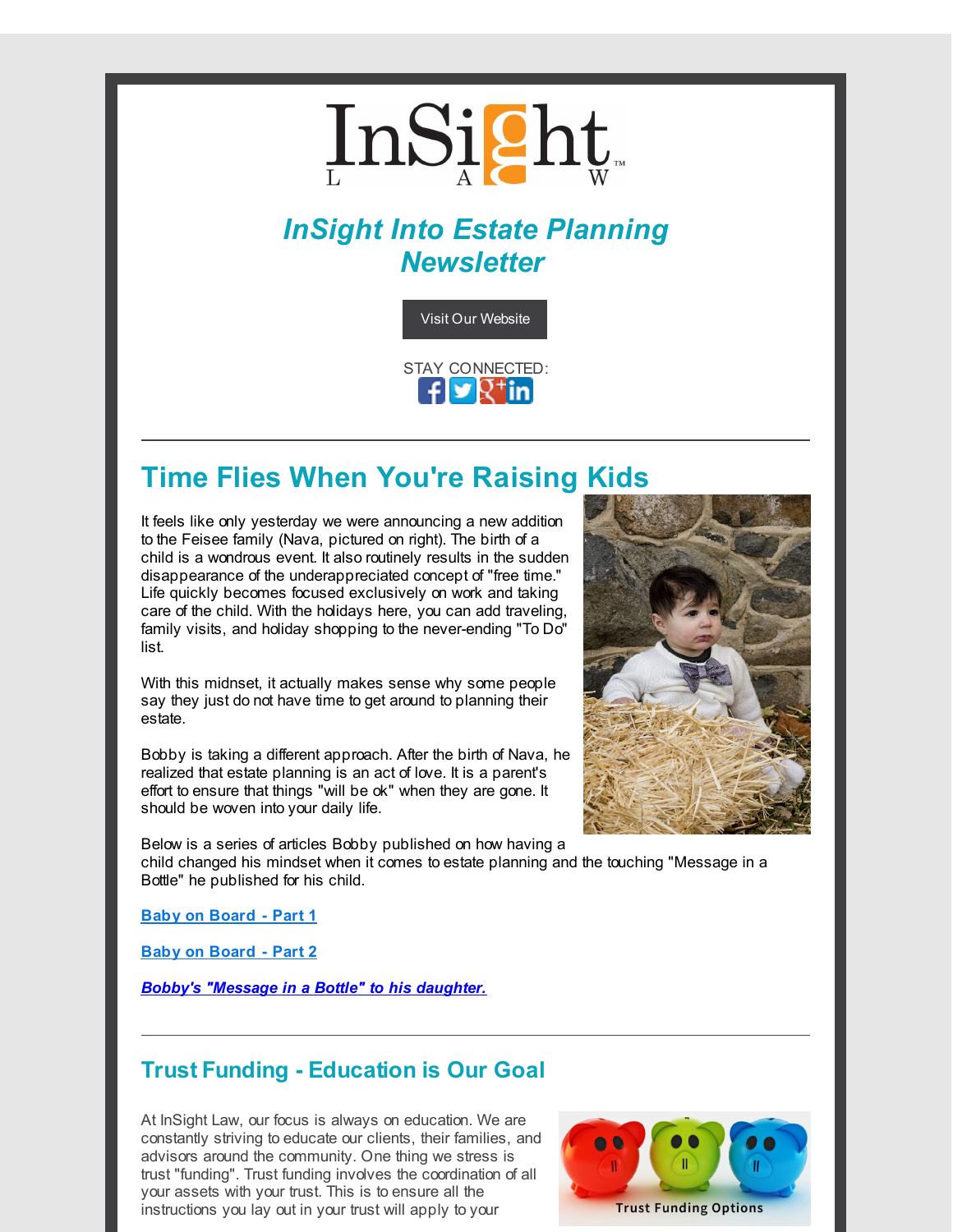assets in the event of a disability or a death.

We often see clients that have setup a trust several years ago and never done anything with it. It eventually becomes just a pretty binder on a shelf. Then, a disability or death occurs and the family goes into that pretty binder and discovers it is rather useless. However, if your assets are properly coordinated with your trust, the trust assets will be managed by the next person you have named as trustee upon your death or disability. This makes a death or disability situation easier for your loved ones as they can avoid dealing with the courts (resulting in less cost). The trust structure also provides additional asset protection for your beneficiaries.

**Learn more about Insight Law's [approach](http://r20.rs6.net/tn.jsp?f=001ECeWDRq13ioOu6hZi2oatPJF8TdID3cTa7IvQ_cna28XWdZWMQZkaCB5ZCrkzR7QnBA1MUI32FMCYukVcGJ_VuNEcq1q-y6AM720F9v74ybU7W4qKYYmGHv1j8ONfeIXfo1bKmswbKwi5uqrMw93gTKW0itAeO_P4aY8e3IJuXAJ1lg9qFu8hxVNZ46z2QSAA5pdRBLViN0TMXGjYcl29ZIn3luVUzULWn0HXMEhyUG5AyiUC3ORrTiSAdxOuCHyk_Iz4JuDKkZuPil51nIsPr_ZaVOP0Y820Y8xAsHzR3Wkc9sQAkwer-Cawxlw5Y4ANZ2YIe4SaYyalXBlsblEJD8HvBQf156FvgFSNDy_l9d8zZumXQy-Sghee17yA_Qiu-S49lUBfC5cT_6NPN1oHcftniMKvhWMotDJiWcJu40FQWSWW0rSDiHlm0Zl5RfR&c=&ch=) to trust funding here.**

# **Proper Accounting of Business Loans Will Help Save Time and Money Down the Road**

As new businesses are starting out, it can be difficult to establish a steady cash flow to cover expenses. Business owners often want to "lend" their business money here and there to make sure the company stays operational. In many cases, where the business only has one member or owner, these loans go undocumented and no interest is paid when the principal is paid back.

Once you decide to use your personal funds to invest in your business, you'll need to work with



your accountant to determine if the money should be treated as equity or as a loan to the business. Either way, the transfer of funds between owner and business should be well documented in the company's accounting records.

**Read the full article about proper business loan [accounting](http://r20.rs6.net/tn.jsp?f=001ECeWDRq13ioOu6hZi2oatPJF8TdID3cTa7IvQ_cna28XWdZWMQZkaCB5ZCrkzR7Q6AIT9ydlAxchbuNHE5DADyRs3gf64Yp78Zhdm13qr4xD9bzBkI4YF9mACA8zlGcgtvJaJZ0KwAbZQHv-bBZmMkQs_nvHGr4FAQ63yw043YChU7g9rPHTTWSOx5Bb_lO7r0LlvB6UaqCs-bs_eu-EeoIhu96wP5R7abo96spCg6H6f2xpgCMUqIP_DBqmYwgEz43BoaqzC5k4bC8lAnRDbtu-QaUbFtChLCxWXh8UenwgWJu-62zj0JeMYzbYtxHrwUpawf9JaGtsQXg2YKshqncQVwVFaGgTjJPHnTW1yJjugSPOacJRl3XwOaCHglI3r8sAlQ6AgU3TP4ugfwxIupuhll0u1xuaiSpHeNG1UIRmIVM3W9lbyRKy4jZ99wVo6RZuwXlkXp9__4xRlbsn8XjUioJ-vOvb89q_TgAZeAY=&c=&ch=) here.**

## **Meet Our New Funding Coordinator: Ginny Oliver**

Ginny joined the team at InSight Law in July of this year. She has been hard at work learning all the ins and outs of trust funding and is quickly becoming an expert in the area.

Ginny lives in Ashburn with her husband Kyle. They celebrated 25 years of marriage this summer and have two children in college. In her free time, Ginny enjoys running, reading, and volunteering with her church.

Ginny received her BS in Accounting from Pennsylvania State University and worked as an accountant for 12 years. Her extensive experience with numbers makes the Funding Coordinator position a perfect fit.

If you have questions about the funding of your trust or need help titling a new asset, you can email Ginny at **vro@insightlaw.net**.

**Welcome to the team Ginny!**

## **Attend an InSight Event**

#### **Empowered Legacy Session**

Date: November 30, 2016 Time: 10:30 am - 12:30 pm Location: InsightLaw's Ashburn Office